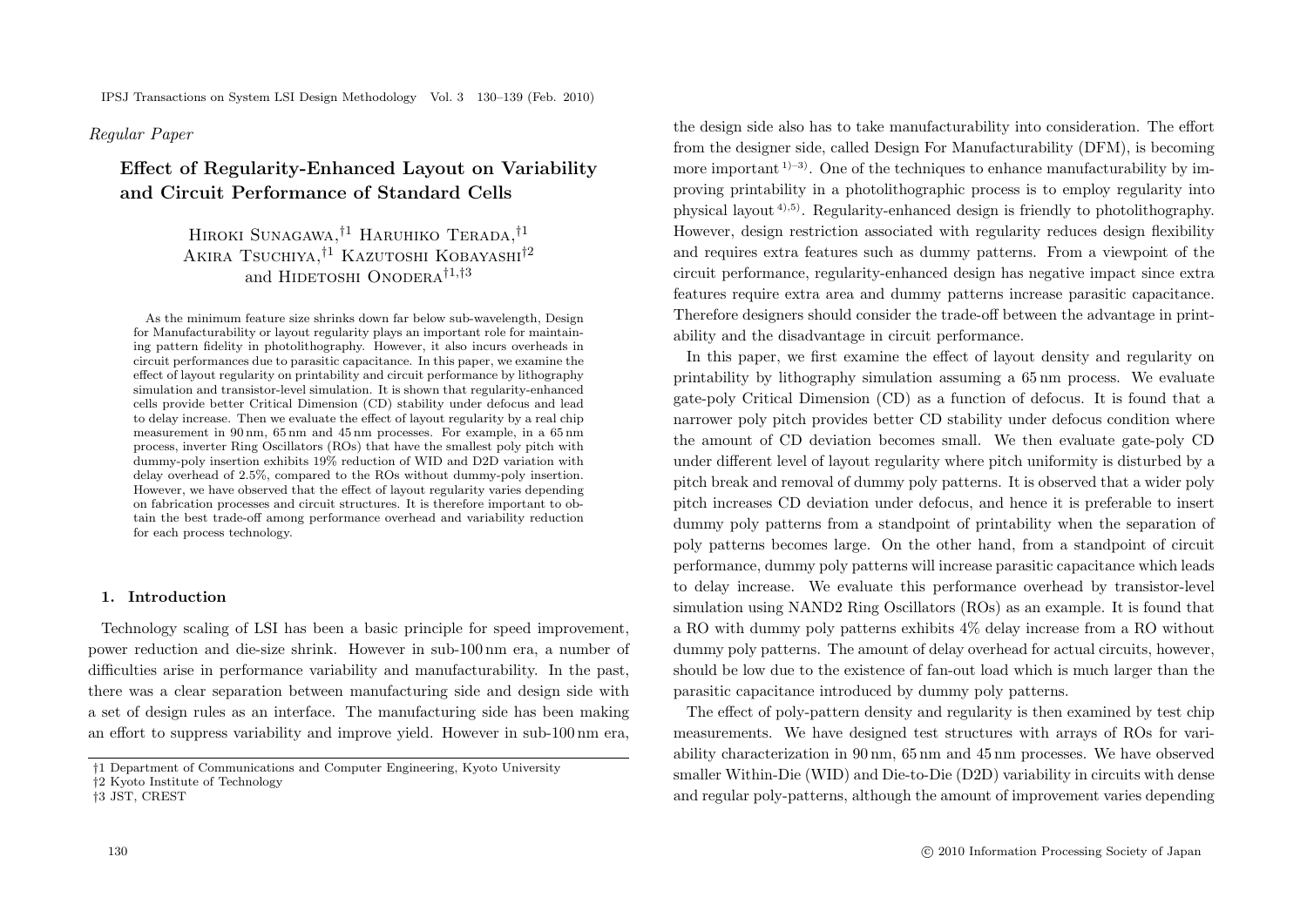on fabrication processes and circuit structures. The amount of delay overhead is around expected values for 90 nm and 65 nm processes, whereas the 45 nm process exhibit larger performance spread which suggests the existence of other sources of CD systematic variation for less regular layout.

The remainder of this paper is organized as follows. In Section 2 and 3, we will discuss the effect of poly-pattern density and regularity on variability and delay using photolithographic and transistor-level simulations. Section 4 explains test structures for variability characterization in 90 nm, 65 nm and 45 nm process and shows measured effect of poly-pattern density and regularity. Finally, Section 5 summarizes this paper.

#### **2. Effect of Layout Regularity on Printability**

It is difficult in principle to print a feature smaller than the photolithographic wavelength. Edge placement errors because of interference and diffraction, etc, that is called Optical Proximity Effect (OPE), are becoming more serious. We focus on printability of transistor gate-poly in a photolithography process. Gate length variation largely depends on photolithography process  $\delta$ , and therefore we can roughly estimate circuit performance variation by gate pattern fidelity.

In this section, we examine the effect of layout density and regularity on printability by lithography simulation<sup>7)</sup> assuming a 65 nm process that uses a 193 nm optical source and attenuating Phase Shift Mask (PSM). Optical model parameters are provided from a foundry. For confidentiality reasons, further details cannot be disclosed. We have applied a model-based Optical Proximity Correction (OPC) to assist printability. Please note that a simulated poly pattern in this paper corresponds to a printed photo-resist pattern. Actual polysilicon pattern is formed through etch process based on the printed photo-resist pattern. The post-etch gate length therefore is not identical with the printed gate length since etch-bias exists in the etch process. Nonetheless, we will use the printability of gate-poly patterns for the measure of manufacturability since photolithography is the primary process for shaping gate-poly patterns. Also, the result of photolithography simulation depends on the optical model used in the simulation 8). The optical model, which includes many parameters such as wavelength, numerical aperture and light source configuration, is specific not only to the technology



Fig. 1 Effect of various gate pitches to gate length.

nodes but also to the equipments used for photolithograpy process. We have therefore obtained the optical model for a 65 nm process from a foundry.

# **2.1 Layout Density**

It has been said that layout density has a close relation to pattern CD uniformity, called loading effect  $9,10$ . Loading effect is caused by OPE in photolithography process and non-uniformity of plasma gas density in etch process, etc. It is expected that a distance between adjacent features has a primary effect on CD variation.

We therefore examine the effect of pattern density using a test layout that is a 2-dimensional array of gate-poly patterns spaced in the same pitch. We evaluate printed gate length of the test pattern as a function of defocus. **Figure 1** shows the results for the test layout with different amount of pitches. In all cases, printed gate length decreases as the amount of defocus increases. It is also seen that the amount of pitch, which corresponds to layout density, has a strong effect on CD variability. The narrowest pitch of 210 nm provides the best CD stability under defocus. Wider pitches such as 410 nm and 510 nm result in larger CD variability than that of contacted pitch (260 nm). From this result, it is expected that narrow pitch, that is dense layout, provides a better CD stability under defocus.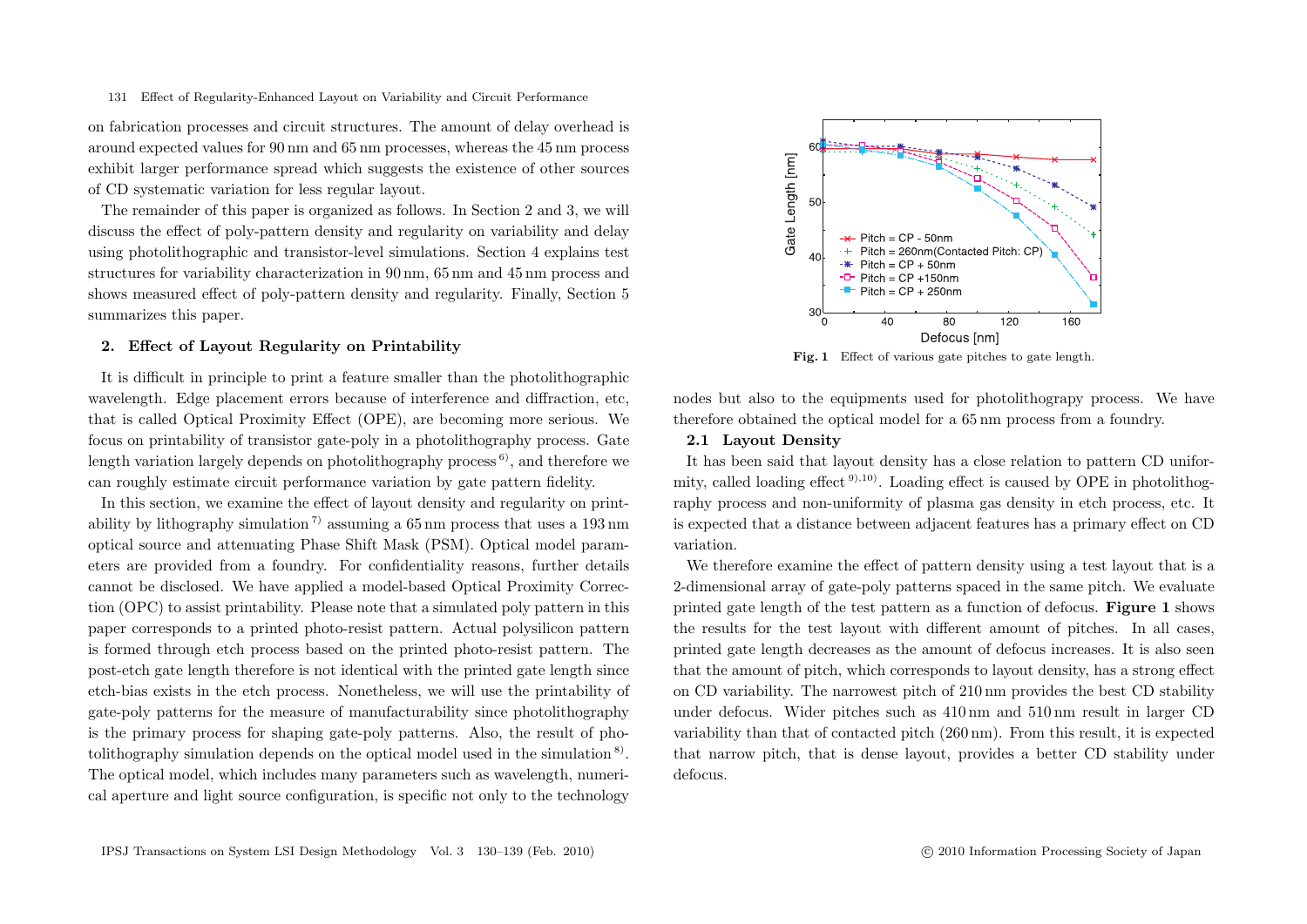

**Fig. 2** Test pattern to evaluate the effect of gate poly pitch.



**Fig. 3** Simulation results of the effect of pitch irregularity.

#### **2.2 Layout Regularity**

Layout regularity is favorable in many manufacturing stages, especially in a photolithography process. In this subsection, we evaluate the effect of layout regularity on printed gate-poly CD using a test layout and actual cell layout.

# **2.2.1 Pitch Uniformity**

We examine the effect of a pitch break with a test structure shown in **Fig. 2**. There are two groups of arrayed polysilicon patterns with the contacted pitch of 260 nm.



**Fig. 4** Simulated gate linewidth of the pattern that faces the separation under different separation length.

First, setting the separation of two groups to the contacted pitch, we evaluate the gate length of the single pitch pattern as a function of defocus by lithography simulations. We then set the separation to 520 nm, which is equivalent to removal of only one feature, and evaluate the effect of a pitch break. The gate length of Target A and Target B are shown in **Fig. 3**. As the amount of defocus increases, the gate length gradually decreases. Thanks to the OPC, the gate length of the uniform pattern and that of Target B are almost identical. However, the gate length of Target A at the edge of the group exhibits larger fluctuation which indicates degradation in defocus tolerance.

Next, we evaluate the effect of separation length on the gate length of Target A. **Figure 4** shows the gate length of Target A as a function of defocus with several values of the separation. It is observed that the larger separation increases CD deviation under defocus, which is similar to the results of the examination in Sec. 2.1. Hence it is preferable to insert dummy gate-poly patterns from a standpoint of printability when the distance between poly patterns becomes large.

#### **2.2.2 Layout Regularity**

The width of printed polysilicon patterns, especially at jogs and line ends, is susceptible to variation. If these patterns exist on or near diffusion area, the variability of the poly-pattern directly leads to gate length variation. It is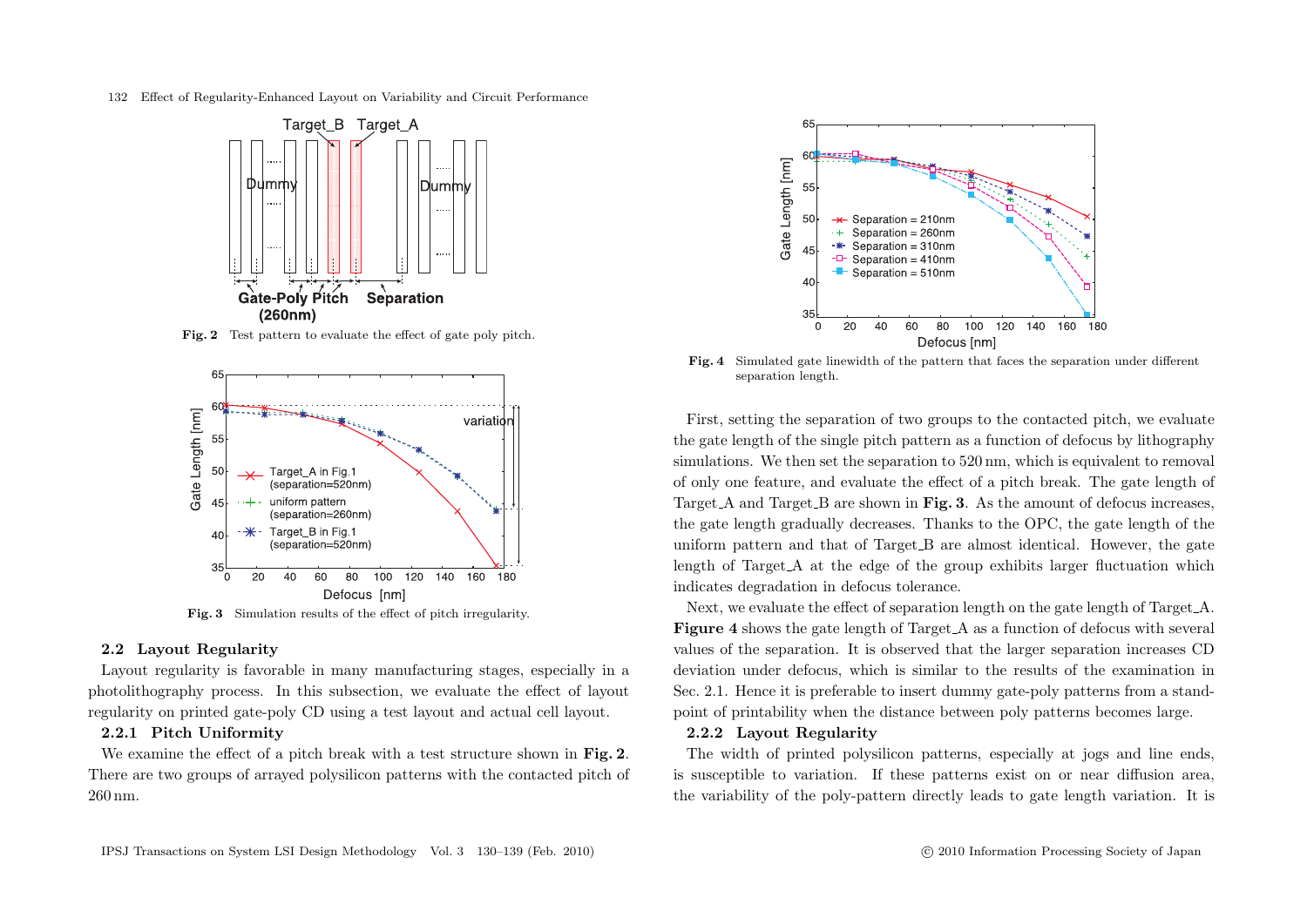



therefore effective to remove jogs and spots where pattern width changes and to keep these spots as far away from diffusion.

From the discussion so far, it is expected that pitch restriction and jog removal are effective to improve robustness to defocus. We estimate regularityenhancement results in three standard-cell layouts with different levels of regularity by lithography simulation.

# **2.2.2.1 NAND2 with Different Layout Regularity**

We introduce three layouts of a two-input NAND gate. To evaluate the effect of regularity, each layout is configured as follows with the same layout area and routability.

- *•* **NAND2-jog (Fig. 5)** In this cell, no design restriction for regularity is employed. Gate pitch is irregular and jogs are allowed with minimized diffusion area.
- *•* **NAND2-jog with dummy (Fig. 6)** In this cell, dummy polysilicons are inserted so that poly gates of PMOS transistors have a single pitch. Dummy polysilicons are expected to improve printability, although they increase parasitic capacitance.
- *•* **NAND2-straight with dummy (Fig. 7)** In this cell, all the pitches of polysilicon patterns are designed to be identical. Dummy polysilicons are used and the jog of the polysilicon is prohibited.

# **2.2.2.2 Simulation Setup**

It is not favorable to do lithography simulation only one cell separately, because exposed cells could be affected by the neighboring pattern. In the lithography

simulation, we make an array of cells in a 3*×*3 matrix, and evaluate the center cell after exposure. We use the average gate length of each P/N transistors of NAND2 as evaluation measures. Generally, an edge of a printed pattern fluctuates according to its own and surrounding layouts, and therefore gate length varies inside a transistor. We estimate the average gate length as a function of defocus.

# **2.2.2.3 Results of Lithography Simulation**

**Figures 8** and **9** show the average gate length of NMOS and PMOS transistors, respectively. P/NMOS average gate length of each layout decreases in accordance with the defocus as indicated in the simulation. Then, regularityenhanced cells have better gate length stability. For example, at the defocus of 100 nm, PMOS average gate length of NAND2-jog is about 4.0% smaller than that of NAND2-straight with dummy and NAND2-jog with dummy. NAND2-straight with dummy and NAND2-jog with dummy seem almost the same robustness to defocus, this means that dummy pattern insertion has strong effect on pattern fidelity. NMOS gate length deviation of NAND2-jog with dummy and that of NAND2-straight with dummy exhibit similar defocus characteristics when defocus is less than 50 nm. However, the former becomes smaller than the latter when defocus is more than 50 nm, which seems to be caused by closer distance between NMOS polysilicon patterns of NAND2-jog with dummy as suggested by the result of pitch uniformity simulation shown in Fig. 4.

From the discussion above, under the optical model used for the lithography simulation, the separation of polysilicon patterns has a great influence on pattern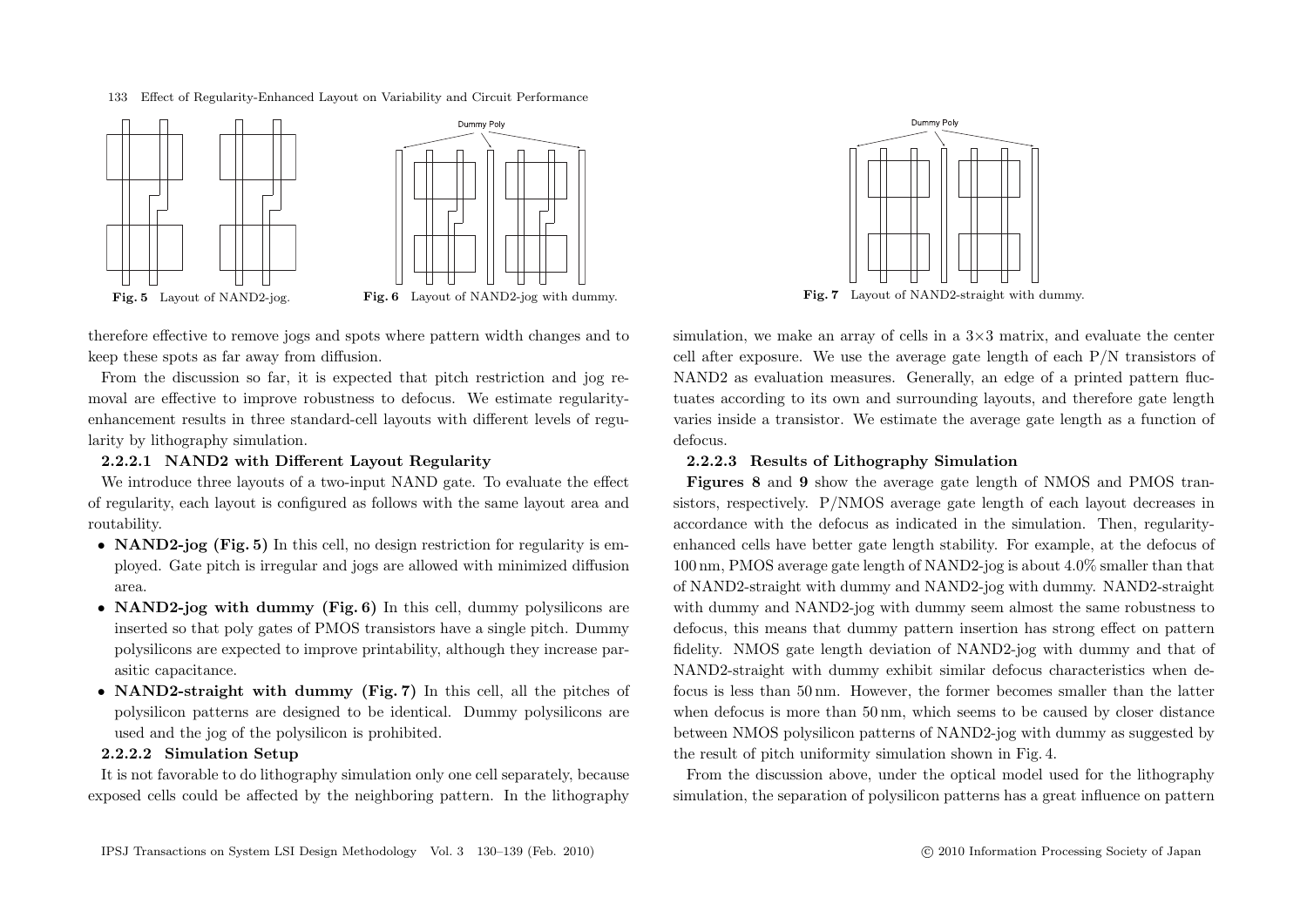

**Fig. 8** Average gate length of NMOS of two-input NAND.



fidelity. A wider separation appeared in adjacent NAND2-jog leads to susceptibility to defocus. Dummy pattern insertion for eliminating wider separation improves printability and robustness to defocus.

#### **3. Effect of Layout Regularity on Circuit Performance**

Regularity-enhanced cells may have undesirable aspects of area overhead, circuit performance, interconnects flexibility, and so on. In this section, we evaluate circuit delay of regularity-enhanced cells assuming a 65 nm process. Delay of regularity-enhanced cells may increase due to the parasitic capacitance. We evaluate this performance overhead by transistor-level simulation using ROs composed of NAND2 cells shown in the previous section. From simulated oscillation frequencies, we can evaluate the effect of regularity on the performance.

# **3.1 Simulation Setup**

We obtain the circuit delay from a 19-stage RO simulation. We extract a netlist with parasitics from the RO array layout. Moreover, a load capacitance is added to each stage in the RO (**Fig. 10**) that represents an output loading appears in an actual circuit. We simulate the delay of each circuit as a function of load capacitance. The delay is normalized to that of NAND2-jog which is the fastest circuit with the least parasitics.

# **3.2 Results of Circuit Simulation**

**Figure 11** shows the simulated delay as a function of load capacitance. The performance of NAND2-jog with dummy RO degrades 2% in maximum and that of NAND2-straight with dummy RO degrades 4% in maximum when no load capacitance is added. In other words, inserting dummy increases delay by 2% and diffusion area expansion increases delay by 2%. In a real circuit other than ROs, each gate would drive more than a single gate. In this process, for example, fan-out of four corresponds to about 5 fF. In that case, performance overhead of NAND2-jog with dummy and NAND2-straight with dummy decreases to 0.5% and 1.5%, respectively.

From the discussion above, the regularity is effective to improve printability, and also at the same time it incurs performance overhead. Therefore it is important to find the best trade-off between printability and performance overhead, which should vary depending on the fabrication process. Next, we evaluate regularity-enhanced cells by real chip measurement.

# **4. Measurement of Regularity-enhanced Cells**

In this section, we examine the effect of poly-pattern density and regularity by test chip measurements in 90 nm, 65 nm and 45 nm processes. First, we explain a test structure for variability characterization. Then we show how layout regularity affects Within-Die (WID) and Die-to-Die (D2D) variability in these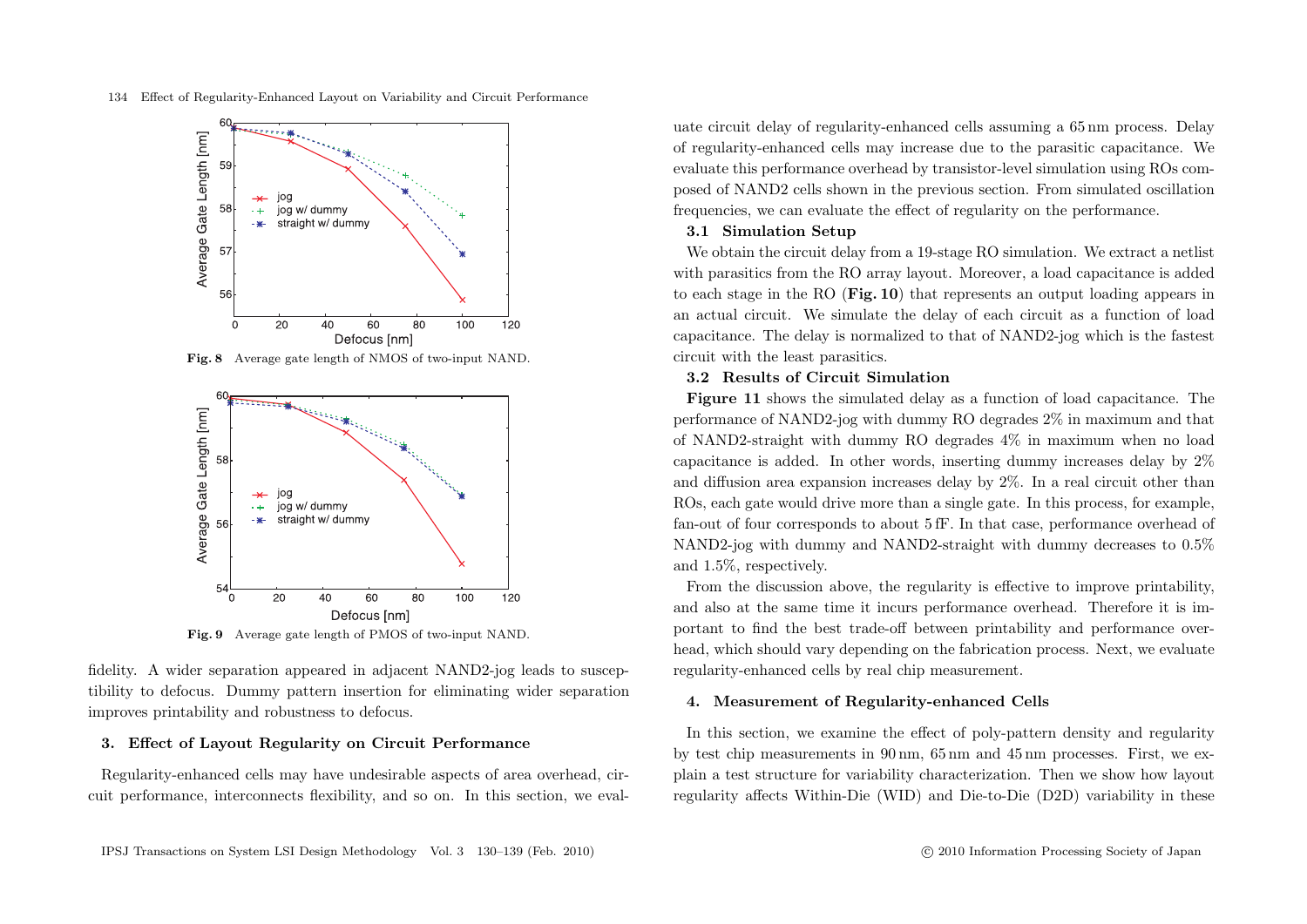

Fig. 10 Concept of ring oscillator circuit considering load capacitance.



**Fig. 11** RO simulation considering parasitic capacitance.

processes.

#### **4.1 Test Structures for Variability Characterization**

We have designed a test chip for gate delay variability characterization which contains array of tiles. Each tile consists of varieties of RO units, a decoder and a selector (**Fig. 12**). These ROs have different circuit structures or layouts of logic gates. The controller selects one tile and enables one RO in the tile. Its frequency is measured using an on-chip counter 11). Number of tiles and chips for each process is shown in **Table 1**. From test chip measurement, we calculate the mean of oscillation frequencies and WID and D2D variability. We use standard deviation divided by the mean  $(\sigma/\mu)$  as a measure of variation. Test chips of 90 nm and 65 nm processes are taken from a single wafer, with information on chip location only for 90 nm. For 45 nm process, we have two set of test chips



from different lots.

#### **4.2 Layout Density**

In this subsection, we evaluate the effect of poly pitch. We have designed two layouts of inverter ROs: one without dummy poly-patterns between adjacent gates (**Fig. 13**) and the other with dummy patterns in between (**Fig. 14**). The poly pitch of the former layout is exactly twice of the latter layout.

**Table 2** summarizes the results of test chip measurement. The value of mean oscillation frequency  $\mu$  is normalized by the mean oscillation frequency of the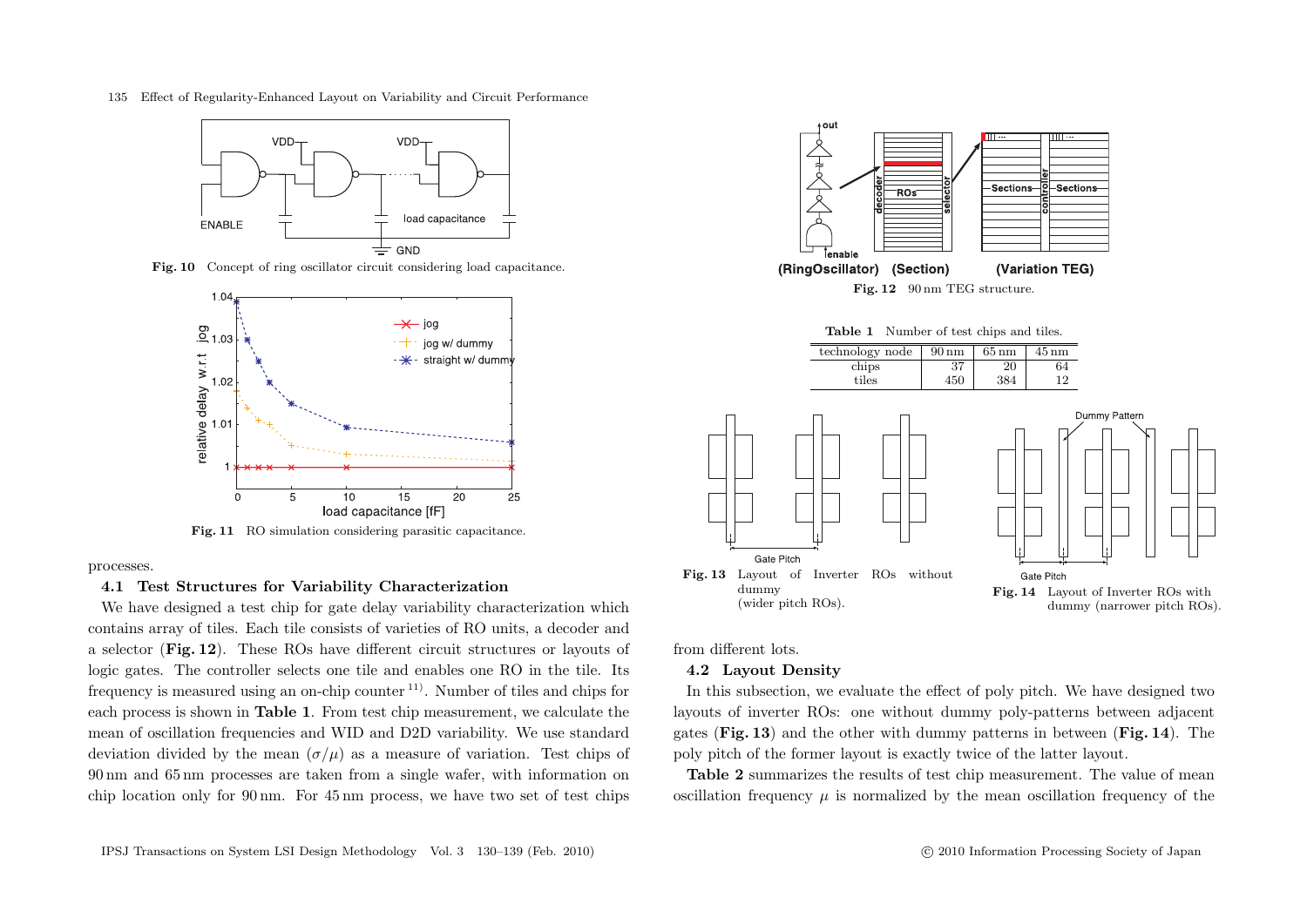wider pitch RO.

In the 90 nm process, the mean frequency  $(\mu)$  of narrower pitch ROs (pitch =  $390 \text{ nm}$ ) is  $2.8\%$  smaller than that of wider pitch ROs (pitch = 780 nm). There is no clear difference between WID- $\sigma/u$  of narrower pitch ROs and that of wider pitch ROs, however, D2D- $\sigma/\mu$  of narrower pitch ROs is smaller than that of wider pitch ROs.

In this process, we have created a wafer-level map of the mean oscillation frequency for each chip (WID- $\mu$ ) according to chip location (Fig. 15). Each WIDμ value is normalized by the slowest WID-μ so that we can compare the D2D variation between wider and narrower pitch ROs. **Figure 15** shows that each wafer-map has a bowl-like shape where the chip at the center is the slowest and a chip becomes faster toward the edge of the wafer. The height of each bowl corresponds to the range of D2D variation. It is seen that the bowl height of the narrower pitch RO is smaller than that of the wider pitch RO.

In the 65 nm process, the mean frequency  $(\mu)$  of narrower pitch ROs (pitch =  $315 \text{ nm}$ ) is  $2.5\%$  smaller than that of wider pitch ROs (pitch =  $630 \text{ nm}$ ), which is almost identical to the simulated overhead of 2.3% estimated by circuit simulation based on the extracted netlist from actual layout. WID- $\sigma/\mu$  and D2D- $\sigma/\mu$  of narrower pitch ROs are both 19% smaller than those of wider pitch ROs,which indicates that the regularity-enhanced cell can be a design option in this 65 nm process.

In the 45 nm process, we can similarly see that  $\mu$  and D2D- $\sigma/\mu$  of narrower pitch RO is smaller than those of wider pitch RO. Compared to the other process, this process exhibits larger performance spread between ROs with wider and narrower pitches. For example, the mean frequency  $(\mu)$  of narrower pitch RO is 11% smaller than that of wider pitch RO in maximum. This performance difference is more than the simulated overhead of 5% originated from the increase in parasitics, which suggests the existence of other source of systematic CD variation for wider pitch layout. For example, it is said that pattern density influences on CD slimming  $(12)$ . At this time, exact reason is not identified but the performance variability of ROs with narrower pitch is smaller than that with wider pitch.

# **4.3 Layout Regularity**

In this subsection, we measure ring oscillator frequency consisted of two-inputs



**Fig. 15** Wafer mapping of WID- $\mu$  of each RO.

NAND cells introduced in the Section 3, that is, three types of two-inputs NAND with different levels of regularity in the 90 nm process. Hereafter, we write ROjog, RO-jog with dummy and RO-straight with dummy as the ring oscillator made by NAND2-jog, NAND2-jog with dummy and NAND2-straight with dummy in the Sec. 3, respectively. Additionally, we examine similar cells in a 45 nm process: RO-straight with dummy and RO-straight without dummy.

**Table 3** summarizes the results of test chip measurement. The value of mean oscillation frequency  $\mu$  is normalized by the mean oscillation frequency of the fastest RO in each technology node.

**Figure 16** shows the distribution of measured WID oscillation frequencies of a test chip for RO-jog, RO-jog with dummy and RO-straight with dummy circuits in the 90 nm process. Since major source of WID variability is random dopant fluctuation in channel region  $(13)$ , the difference in printability of gate-poly does not leads to large difference in the amount of WID variation. From Fig. 16 and Table 3, WID- $\sigma/\mu$  of RO-straight with dummy and that of RO-jog with dummy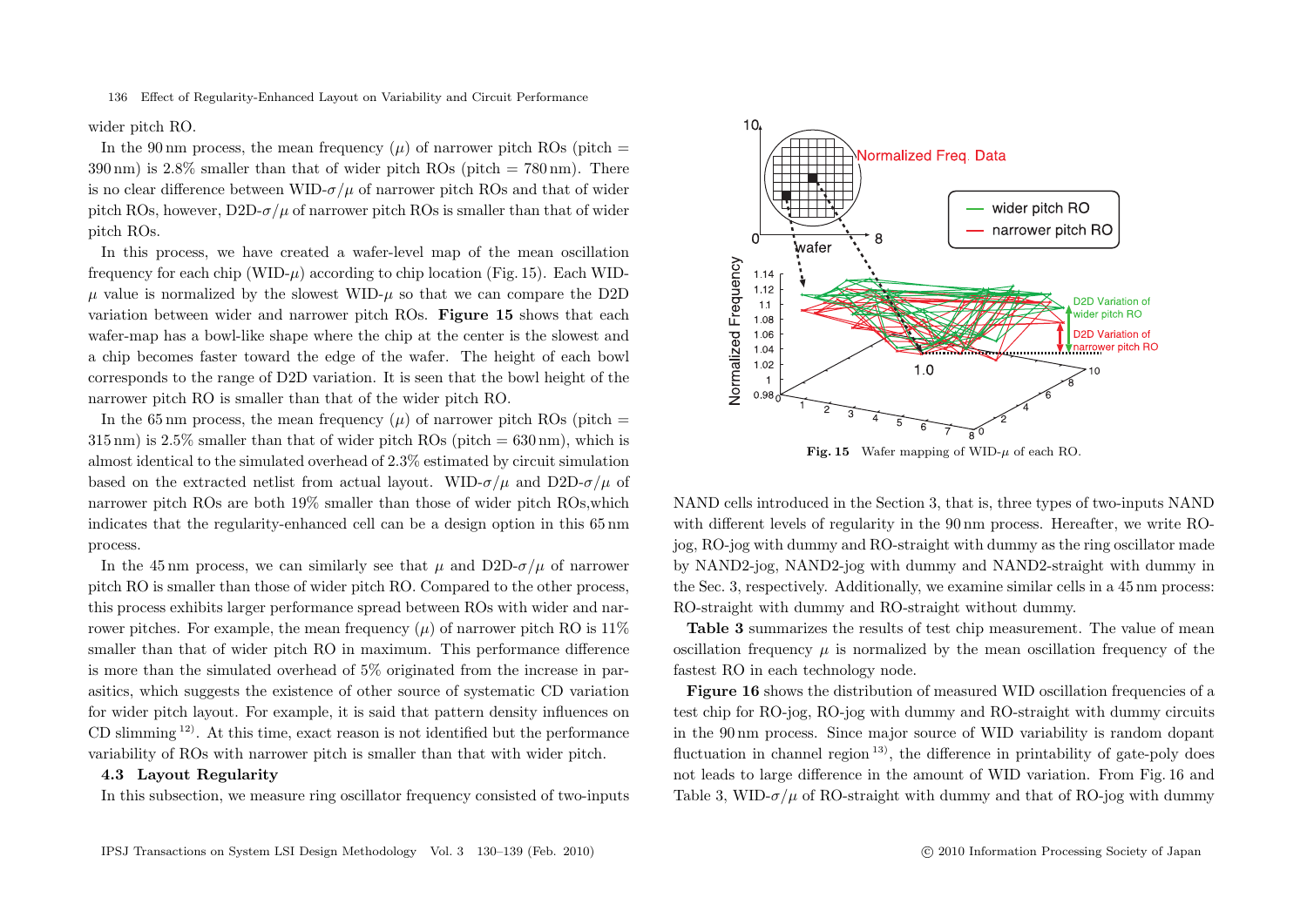|                                         | $90 \text{ nm}$ |       | $65 \,\rm nm$ |       | $45 \,\mathrm{nm}$ LotA |      | $45 \,\mathrm{nm}$ LotB |      |
|-----------------------------------------|-----------------|-------|---------------|-------|-------------------------|------|-------------------------|------|
| RO stages                               | 19              |       | 29            |       | 59                      |      | 59                      |      |
| pitch [nm]                              | 780             | 390   | 630           | 315   | 420                     | 210  | 420                     | 210  |
|                                         | 1.0             | 0.972 | $1.0\,$       | 0.975 | 1.0                     | 0.89 | 1.0                     | 0.95 |
| $\left[\% \right]$<br>WID- $\sigma/\mu$ | 1.09            | 1.08  | 0.969         | 0.782 | $1.60\,$                | 1.16 | $1.16\,$                | 1.00 |
| [%]<br>D <sub>2</sub> D- $\sigma/\mu$   | 3.22            | 2.90  | $1.54\,$      | 1.24  | 6.86                    | 4.67 | 4.07                    | 3.57 |

**Table 2** Measurement result of INVERTER RO frequency.

**Table 3** Measurement result of NAND2 RO frequency.

|                       |         | $90 \text{ nm}$ |            | $45 \,\mathrm{nm}$ LotA |            | $45 \,\mathrm{nm}$ LotB |            |  |  |  |  |  |  |  |
|-----------------------|---------|-----------------|------------|-------------------------|------------|-------------------------|------------|--|--|--|--|--|--|--|
| RO stages             |         | 19              |            | 59                      |            | 59                      |            |  |  |  |  |  |  |  |
| RO type               | jog     | jog             | straight   | straight                | straight   | straight                | straight   |  |  |  |  |  |  |  |
|                       |         | dummy<br>W      | dummy<br>W | w/o dummy               | dummy<br>W | $w$ /0 dummy            | dummy<br>W |  |  |  |  |  |  |  |
| $\mu$                 | $1.0\,$ | 0.976           | 0.953      | $1.0\,$                 | 0.90       | $1.0\,$                 | 0.93       |  |  |  |  |  |  |  |
| WID- $\sigma/\mu$ [%] | 1.20    | 1.11            | $1.06\,$   | $1.16\,$                | 1.02       | 0.98                    | 0.98       |  |  |  |  |  |  |  |
| D2D- $\sigma/\mu$ [%] | 3.09    | 3.04            | 3.06       | 5.22                    | 4.24       | 3.62                    | 3.31       |  |  |  |  |  |  |  |



**Fig. 16** Measured WID distribution of NAND2-RO oscillation frequency in the 90 nm process

are 12% and 7% smaller than that of RO-jog, respectively. RO-straight with dummy exhibits a smaller WID variation than RO-jog with dummy, whereas NAND2-jog with dummy exhibits a slightly better gate-length stability than NAND2-straight with dummy in the 65 nm photolithography simulation. A possible reason for the discrepancy may include, besides the difference in process technology, layout dependency of gate etch process after the photolithography of poly patterns<sup>9</sup>. From Fig. 16 and Table 3,  $\mu$  of RO-straight with dummy and that of RO-jog with dummy are 4.7% and 2.4% smaller than that of RO-jog, respectively. The performance overhead observed is similar to that incurred by parasitic increase, as shown in Fig. 11. Table 3 shows that there is no meaningful difference in D2D variation. The strong regularity of single pitch enforcement with dummy insertion has performance overhead while reducing the WID variability moderately.

In the 45 nm process,  $\mu$  of RO-straight with dummy for lot A is 10% smaller than that of RO-straight without dummy, and 7.0% for lot B. Similar to the inverter ROs in Table 2, it is expected to exist other sources of performance spread than parasitic capacitance associated with dummy patterns. D2D- $\sigma/\mu$ of RO-straight with dummy is 19% smaller than that of RO-straight without dummy for lot A, and 8.6% for lot B.

From those measurements, we confirmed that layout regularity helps to reduce performance variability. At the same time, it incurs performance overhead due to increase in parasitics. It is therefore important to find the best trade-off for each technology node.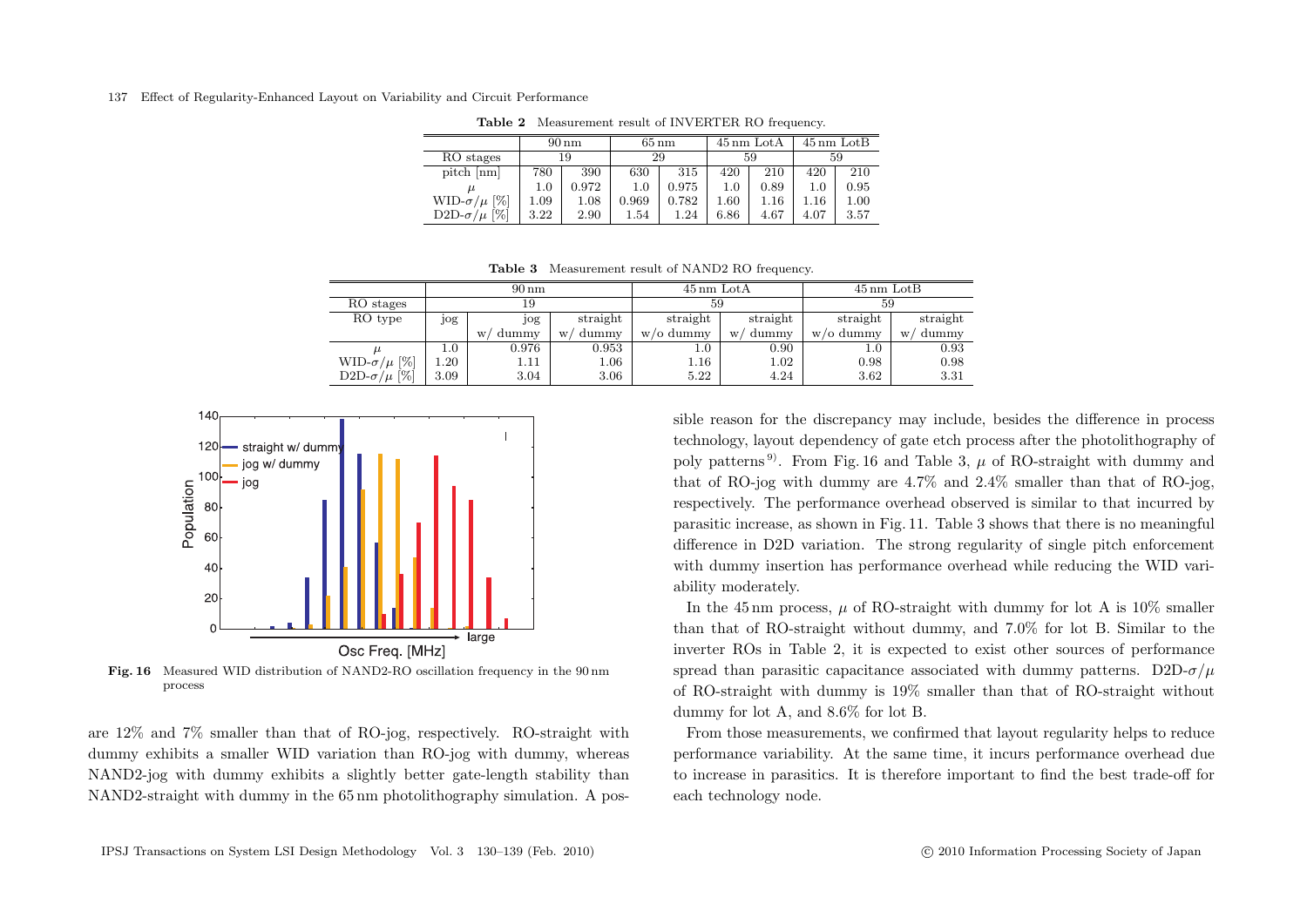#### **5. Conclusion**

In this paper, we evaluate the effect of regularity on variation control and circuit performance by lithography and circuit simulation, and test-chip measurements in three technology nodes of 90 nm, 65 nm and 45 nm.

From the results of lithography simulation, regularity-enhanced design, especially narrower pitch layout, clearly improves pattern fidelity under defocus. Dummy pattern insertion for regularity enhancement leads to delay increase, however, which is estimated around  $1\%$  in actual circuits with fanout-four loading.

From the variability of measured oscillation frequencies, layout regularity helps to reduce performance variability, with some amount of performance overhead. The amount of variability reduction and performance overhead varies depending on the process technology used. For example, in 65 nm test chips, inverter ROs that have the smallest poly pitch with dummy poly insertion exhibits 19% reduction of WID and D2D variation with delay overhead of 2.5%, compared to the ROs without dummy-poly insertion.

It is interesting to note that a dense regularity-enhanced layout, which is expected to have better printability under defocus, exhibits smaller D2D variability which corresponds to better performance uniformity over a wafer in all processes. At the same time, dummy-poly patterns result in delay increase. It is therefore important to obtain the best trade-off among performance overhead and variability reduction for each process technology.

**Acknowledgments** The 90 nm and 65 nm VLSI chips in this study have been fabricated through the chip fabrication program of VLSI Design and Education Center (VDEC), the University of Tokyo, in collaboration with STARC  $(90 \,\mathrm{nm}$  and  $65 \,\mathrm{nm}$ ), ASPLA Corp. $(90 \,\mathrm{nm})$ , e-Shuttle, Inc. $(65 \,\mathrm{nm})$ , and Fujitsu Ltd.(65 nm). The 45 nm VLSI chip has been fabricated by Renesas Technology Corp.

#### **References**

1) Liebmann, L.: DfM, the Teenage Years, *Design for Manufacturability through Design-Process Integration II*, SPIE, pp.1–14 (2008).

- 2) Lavin, M., Heng, F.-L. and Northrop, G.: Backend CAD Flows For Restrictive Design Rules, *Proc. ICCAD*, pp.739–746 (2004).
- 3) Heineken, H., Khare, J. and d'Abreu, M.: Manufacturability Analysis of Standard Cell Libraries, *Proc. CICC*, pp.321–324 (1998).
- 4) Liebmann, L.W., Barish, A.E., Baum, Z., Bonges, H.A., Bukofsky, S.J., Fonseca, C.A., Halle, S.D., Northrop, G.A., Runyon, S.L. and Sigal, L.: High-performance circuit design for the RET-enabled 65-nm technology node, *Design and Process Integration for Microelectronic Manufacturing II*, SPIE, pp.20–29 (2004).
- 5) Muta, H. and Onodera, H.: Manufacturability-Aware Design of Standard Cells, *IEICE Trans. Fundamentals*, Vol.E90-A, pp.2682–2960 (2007).
- 6) Cao, K., Dobre, S. and Hu, J.: Standard Cell Characterization Considering Lithography Induced Variations, *DAC*, pp.801–804 (2006).
- 7) Mentor Graphics Corporation: *Calibre WORKbench User's Manual*.
- 8) Wong, A.K.-K.: *Resolution Enhancement Techniques in Optical Lithography*, SPIE Press (2001).
- 9) Choi, J.S. and Chung, I.S.: A Test Structure for Monitoring Micro-Loading Effect of MOSFET Gate Length, *Proc. IEEE International Conference on Microelectronic Test Structures*, pp.3–7 (1996).
- 10) Stine, B.E., Boning, D.S., Chung, J.E., Ciplickas, D.J. and Kibarian, J.K.: Simulating the Impact of Pattern-Dependent Poly-CD Variation on Circuit Performance, *IEEE Trans. Semiconductor Manufacturing*, Vol.11, No.4, pp.552–556 (1998).
- 11) Onodera, H.: Variability Modeling and Impact on Design, *International Electron Devices Meeting Technical Digest*, pp.701–704 (2008).
- 12) Tominaga, M.: CD variation in lithography process and An approach to DFM, *The 22nd Workshop on Circuits and Systems in Karuizawa*, pp.181–184 (2009).
- 13) Asenov, A., Brown, A.R., Davis, J.H., Kaya, S. and Slavcheva, G.: Simulation of intrinsic parameter fluctuations in decananometer and nanometer-scale MOSFETs, *IEEE Trans. Electron Devices*, Vol.50 (2003).

(Received June 1, 2009) (Revised September 5, 2009) (Accepted October 31, 2009) (Released February 15, 2010)

(Recommended by Associate Editor: *Masaya Yoshikawa*)